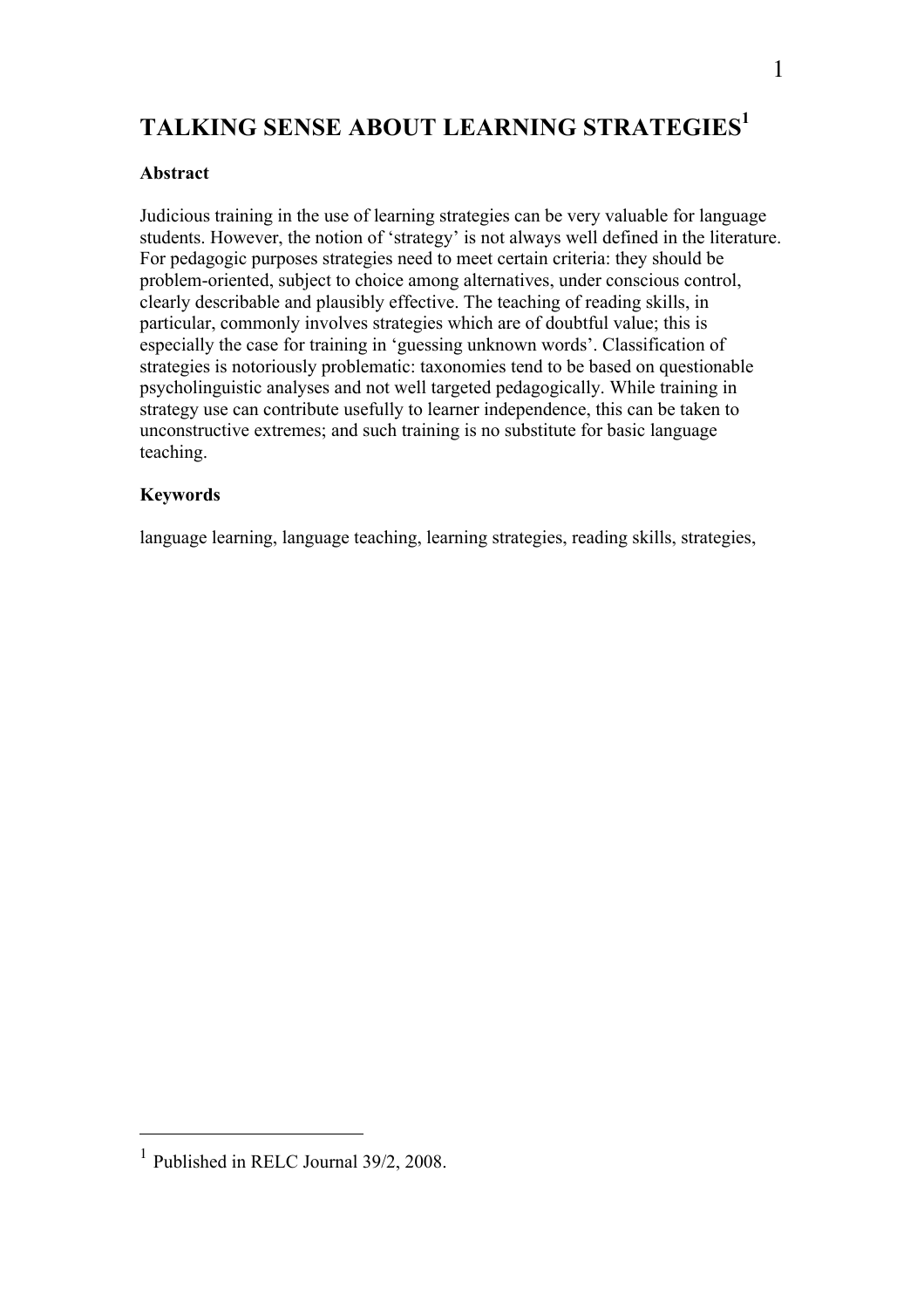## **Introduction**

Learning a foreign language is difficult, complicated and time-consuming. Any procedure that might make it a little easier, faster or more successful therefore needs to be taken seriously. Hence the explosion of interest in learning strategies over the last three decades or so, and the presence of titles such as Oxford (1990), O'Malley and Chamot (1990) and Macaro (2001) on teacher trainees' reading lists.

 However, as with many other key concepts in our field (e.g. *skill*, *pragmatics*, *task*, *process*), there are substantial problems of definition, scope and applicability (Macaro 2006). How can we best delimit the notion of 'strategy' so that it will serve our purposes? What are the criteria for deciding that a strategy can usefully be taught? Is it helpful to classify strategies; and if so, into what categories should we divide them?

### **Defining strategies**

Perhaps a good starting point is to look at how the word 'strategy' is deployed in ordinary usage. A key element is that of problem-solving. A strategy is not simply what you do to obtain a result; rather, it is the way you choose to deal with questions that arise on the way to obtaining that result. For instance, if your purpose is to go to work in the morning, getting up is not what one would normally call a 'strategy'; it is just what you have to do if you are going to get to work at all. But if you have problems getting to work on time, the notion of strategy becomes relevant. Should you take the car, leaving early to miss rush hour; or go by bike and dodge the traffic; or go by rail and hope that the trains are running normally? To take another example: if you are going away on holiday, packing is not a strategy – it is a normal part of holiday travel. But there are all sorts of strategies *for* packing, depending on the circumstances, the packer's fussiness and his/her individual preferences. Fold all your clothes carefully and put them in with the biggest at the bottom; just throw things in as they come to hand; make a list; rely on your memory; do your packing the night before you travel; get up early and do it just before you leave; get your partner to do it, and so on.

 Inherent in this everyday idea of strategy is that of alternatives. A strategy is one of several possible ways of solving a problem: the way that you think will work best, or that you are most comfortable with. Surprisingly, however, in discussions of language-learning strategies the choice-of-solution element is not always prominent. It does not occur even by implication in four of the five definitions cited by Macaro in his book on the subject (2001: 17). It seems to me, however, that this criterion is crucial for language learning as for other activities; without it, the notion of 'strategy' becomes too heterogeneous and all-inclusive to be useful. In a recent paper (Griffiths 2007) on teachers' and students' perceptions of strategies, the author includes the following in the list of 32 'strategies' that she selects for examination:

- spending time studying English
- learning from the teacher
- doing homework
- revising regularly
- using a dictionary
- learning from mistakes
- studying English grammar
- consciously learning new vocabulary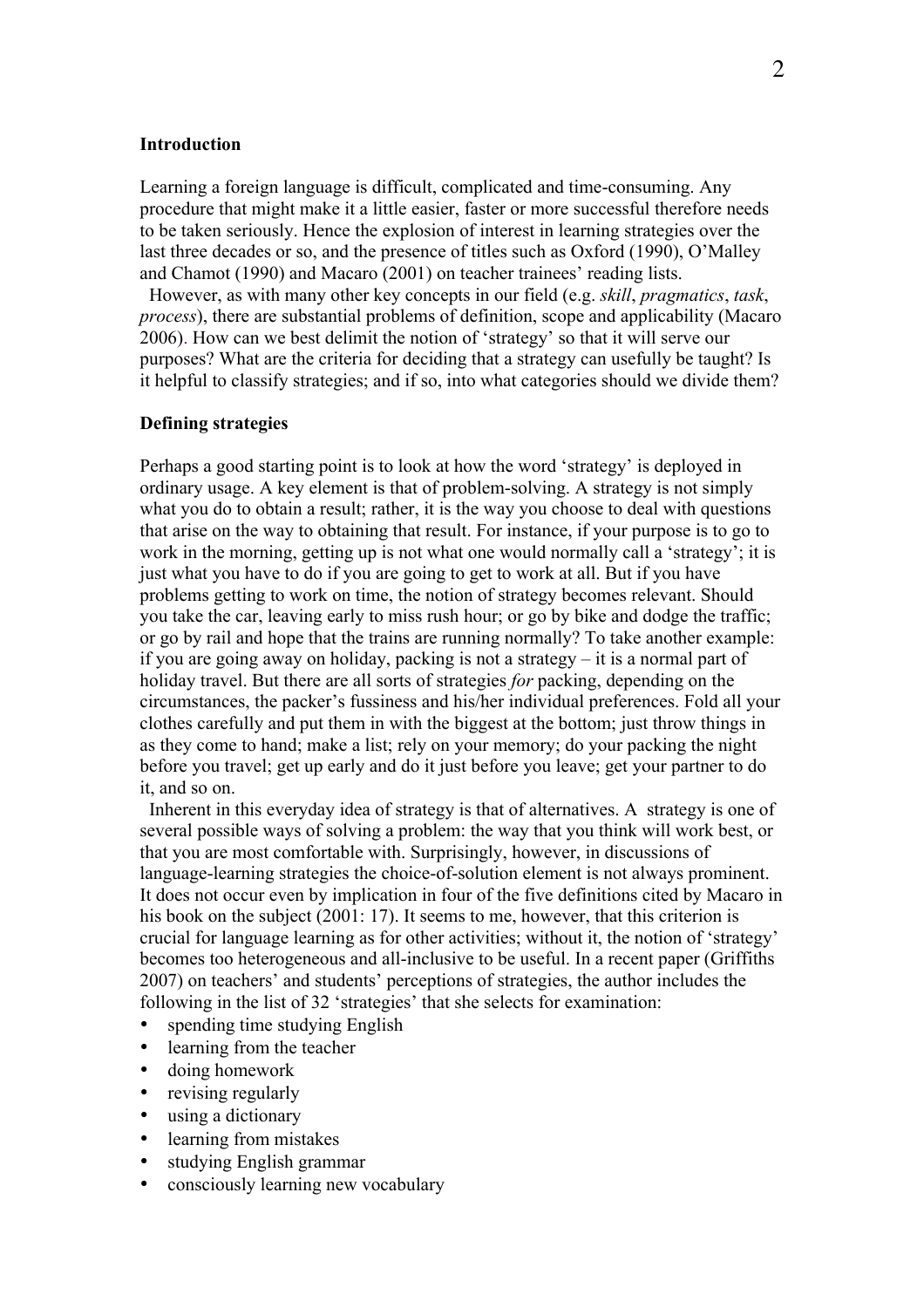But it is hard to see these as approaches that learners might choose to follow (or not) after weighing the alternatives. What would such alternatives be? Not spending time studying English? Not learning from the teacher? Not learning from mistakes? Not studying vocabulary or grammar? Apart perhaps from one or two small tribes living in the more remote mountain fastnesses of second language acquisition theory, people involved in language instruction surely take it for granted that learning from the teacher, revising, studying vocabulary and so on are necessary parts of the business. The same goes for activities such as practising and paying attention (Oxford 1990: 19, 20). But then it is not, I think, useful to call these things 'strategies'. If everything that one does in order to learn a language is brought under the umbrella of 'strategy', there is nothing that is not a strategy, and the concept becomes vacuous.

 If we limit learning strategies to types of behaviour that learners can choose or not to engage in, as seems reasonable, then we must surely exclude mental processes that are automatic and cannot be 'switched off'. Macaro (2001: 21) argues for a consciousunconscious continuum in the analysis of strategies, and this may well be reasonable in the light of his view that strategies can be automatized. However, it is hard to see how an intrinsically unconscious procedure (such as some types of inferencing) can usefully be included in a pedagogic programme. A number of the items included in Oxford's strategy lists and in her associated questionnaire for investigating strategy use, the 'Strategy Inventory for Language Learning' (1990), seem to me to be susceptible to this criticism. For example, one of her strategies (1990: 295) is, while engaged in conversation, to try to guess what one's interlocutor will say next. It seems highly likely, however, that this is a normal and automatic part of the mental processing of spoken interchanges, not under conscious control, or subject to teaching or learning. Another of Oxford's strategies, listed also by O'Malley and Chamot (1990: 45), is deductive reasoning. As an imaginary example of successful use of the strategy Oxford offers the following:

Julio, who is learning English, hears his friend say, "Would you like to go to the library with me at five o'clock?" Julio correctly understands that he is being asked a question to which he must respond, because he recognizes that part of the verb comes before the subject (a general rule he has learned). (1990: 82)

But identifying a sentence as interrogative, in a language of which one knows the basic grammar, is a relatively automatic business. Whatever processing is involved in Julio's recognizing that he is being asked a question, and in his appreciation that the question requires an answer, it is hard to see a case for saying that he is deliberately operating a strategy of 'deductive reasoning', any more than deductive reasoning is involved in his identification of the word 'library' as the name of a place where books are kept.

#### **Selecting strategies for teaching**

For pedagogic purposes, then, I suggest that strategies need to be problem-oriented and subject to conscious selection from a range of alternatives. They also need, obviously, to involve procedures that not all learners would automatically engage in without teaching. One might wonder for instance whether Oxford's 'Pascual', presented as an example of a student engaging in 'scanning', really owes his effective behaviour as a traveller to strategy training: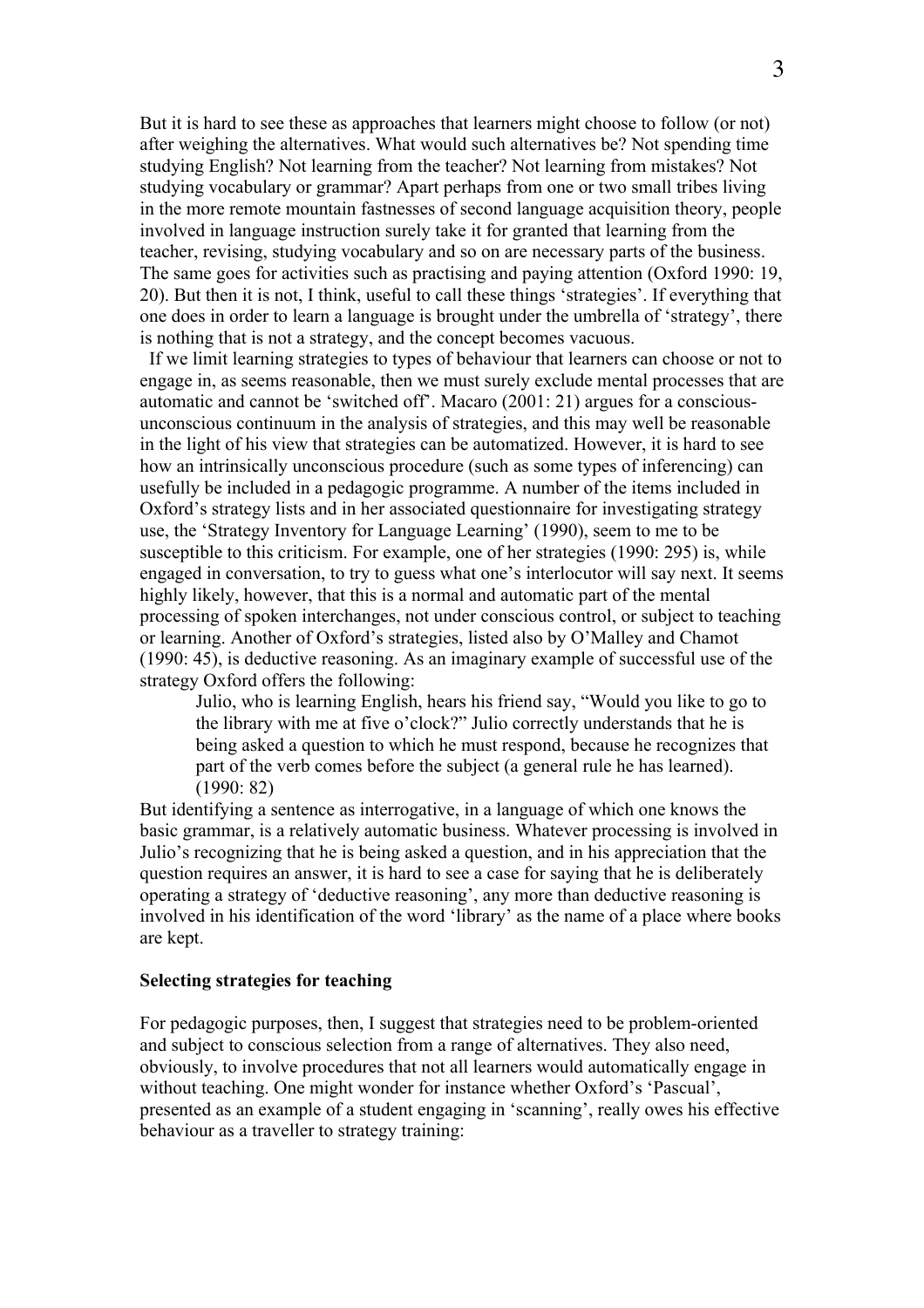Waiting in the Köln train station, Pascual (a learner of German) is worried about his late train, and therefore he listens closely for an announcement of its

estimated arrival time and scans the schedule board periodically. (1990: 81) Strategies also need to be effective; or – given the poverty of empirical evidence in this respect (Macaro 2006) – they should at least offer solutions that look plausible. It is hard, for example, to imagine a Chinese student of English getting very far with strategies such as coining words or switching to the mother tongue (Macaro 2001: 201; Oxford 1990: 295); nor does 'avoiding communication' (Oxford 1990: 48) seem obviously to qualify as an effective language-learning strategy.

 Most importantly, perhaps, as Rees-Miller stresses (1993: 681, cited in Macaro 2006: 322), specific strategies need to be defined in terms which make it clear what exactly one is talking about. Simply suggesting that a learner 'use the English words I know in different ways' or 'try to find out how to be a better learner of English' (Oxford 1990: 295) is likely to result in bafflement rather than improved learning. Again, it may well make sense to encourage a strategy of 'trying to think in English' (Griffiths 2007: 96), but if so, we need at least to decide just what this means. Arguably, much thinking is not verbal. Some is, certainly; but just what kinds of thinking? For the instruction to be useful, the focus needs to be narrowed to something the learner can get hold of. For instance: 'Mentally explain to somebody in English how to cook something', or 'Mentally draft a letter to your partner in English'. Similarly, it does not seem very constructive to encourage a strategy of trying 'to talk like native English speakers' (Oxford 1990: 295) without further specification. Students might well wish to do exactly this; but they must be told how to get closer to doing it, not just told to do it. What exactly are they being instructed to imitate – intonation, rhythm, articulatory setting, specific sounds …? The whole lot all at once? Surely not.

 Oxford's book includes a number of activities designed to get teachers thinking about learning strategies and relating their use to concrete situations. This is a welcome feature, but here again there are places where the focus seems somewhat unclear:

ON TOUR: You are an Australian tourist in Greece. You have never been here before, and your study of Greek has been limited to skimming the Berlitz phrasebook. You managed to find your hotel with the help of a taxi driver. You went out for a walk on your own and got lost. Nobody around you seems to speak English. Your task is to find out where you are and get back to your hotel before it gets dark. You have two hours to do this. You are getting a little worried! Which language learning strategies do you need to use? (1990: 32)

Language *learning* strategies? I think I've failed.

## **Reading skills**

The issues discussed above surface strikingly in discussions of strategies for improving 'reading skills'. This area is something of a conceptual morass, and it is often quite unclear precisely what effect a given teaching approach can realistically be expected to produce. Much of the teaching of reading skills is predicated on the assumption that learners do not already possess them: that a student who understands the grammar and vocabulary of a foreign-language text needs to learn something else in addition in order to 'comprehend' what he or she is reading. Hence the standard battery of exercises designed to train students in 'skimming', 'scanning', 'predicting', 'inferring' and so forth, that one finds in textbook after textbook. But this needs to be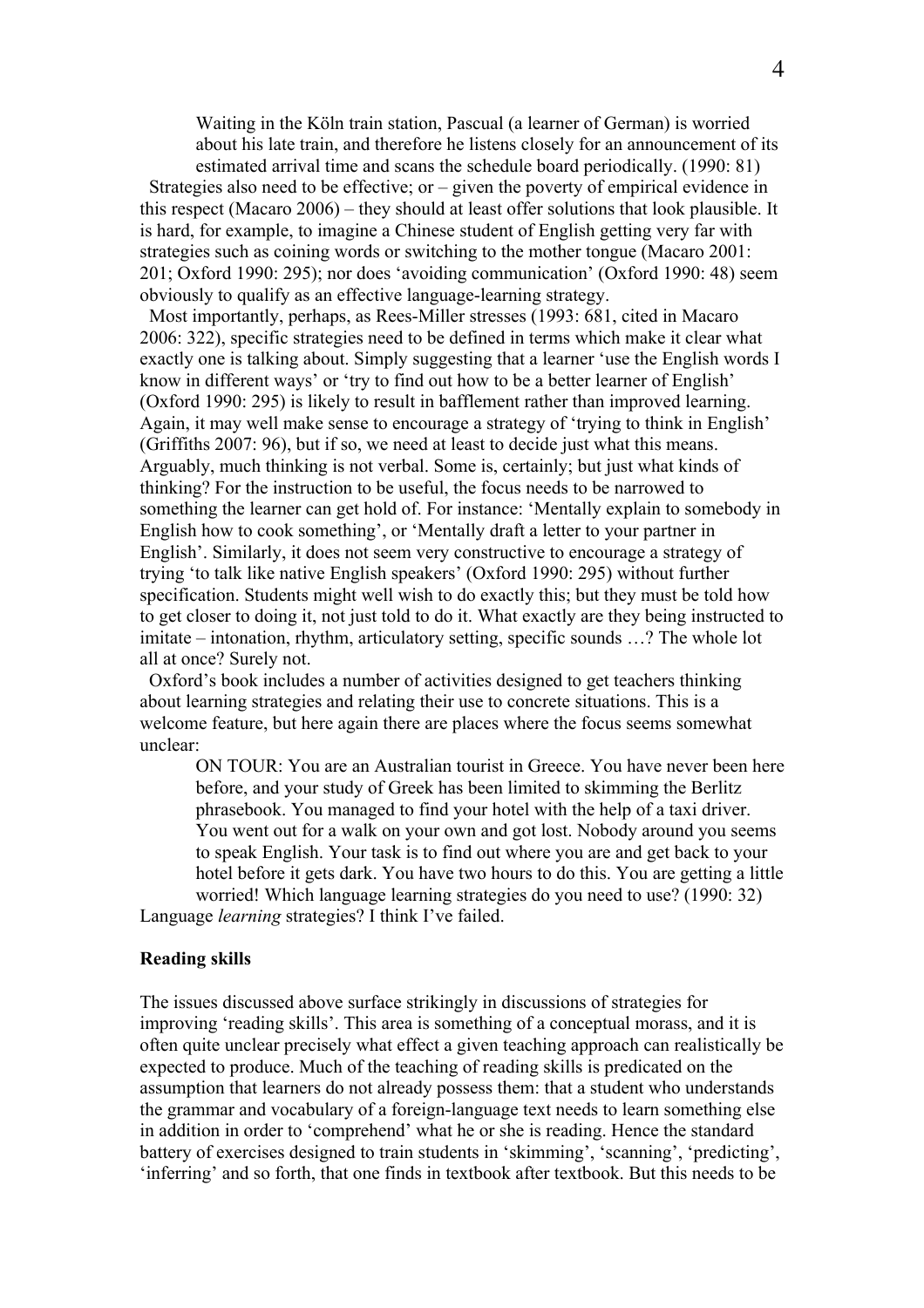questioned. Certainly, there are learners who are poor readers in their mother tongue, and who for one reason or another need to acquire enhanced reading skills in another language. However, such students are something of a special case. I think a reasonable default position is that most literate foreign-language learners simply need to be able to access the processing skills that they are already able to deploy in other areas: for instance, when reading mother-tongue texts; and that accessing these skills is largely a function of increased proficiency. On this view, 'comprehension' difficulty, where it is not simply caused by unfamiliar language, is likely to result from temporary processing overload, with too much of working memory taken up with low-level decoding and not enough left available for the higher-level mental structure-building which underlies effective text comprehension. With increased experience of the foreign language, decoding becomes more automatic and the learner is better able to access his or her higher-level processing skills. (See Walter 2007 for detailed discussion.) If this is the case, it can be argued that much of the work that is done in classrooms in order to 'teach' reading skills or strategies is more or less a waste of time.

One of the standard 'reading skills' lessons involves trying to train students to guess the meanings of unknown words that they encounter while reading. Recommended strategies include decomposing compound words ('*de–compose–ing*'), looking for cognates ('*encounter* = *incontrare*'), looking for clues in the context ('John was angry, so *he growled* may mean that he made an angry noise'), and various others (see for example O'Malley and Chamot 1990: 178–9; Oxford 1990: 90–94; Macaro 2001: 190). The question is: what exactly is the purpose of all this? Certainly not to help students to learn vocabulary – this kind of guessing is a compensatory strategy, not a learning strategy. If you want to learn what a new word actually means, reference to a dictionary or an informant is far more efficient and reliable than guesswork. In a study by Parry (1991), students were able to guess the meaning of unknown words in text only about 50% of the time.

 To help students to understand texts better, then? Perhaps – but the ultimate purpose of language teaching is to give students the language they need in order to read texts, not to teach them to manage as well as they can without that language. Research has shown that for efficient reading, skilled readers need to be able to recognize rapidly 95% or more of the words in a text (Grabe & Stoller 2002:186). And in any case, if a student is seriously held up while reading by a difficult word, looking the word up beats guessing; words that cause less trouble can be skipped. (Now there *is* a useful strategy.)

 A practical example may help to clarify the issues, while enabling us at the same time to put ourselves in the same position as an intermediate language learner. Readers are invited to look through the following text (Garioch 1980: 33) and examine their approach to understanding it. It is written in Lallans, a literary Lowland Scottish dialect of which readers are likely, by virtue of their knowledge of standard English, to have intermediate-level comprehension. In the text Robert Garioch offers an original view of Sisyphus, the character in Greek mythology who was condemned by the gods to spend eternity pushing a large boulder up a mountain, only to find that every time he got it to the top it rolled down again.

# *SISYPHUS*

*Bumpity doun in the corrie gaed whuddran the pitiless whun stane. Sisyphus, pechan and sweitan, disjaskit, forfeuchan and broun'd-aff, sat on the heather a hanlawhile, houpan the Boss didna spy him, seein the terms of his contract includit nae mention of tea-breaks,*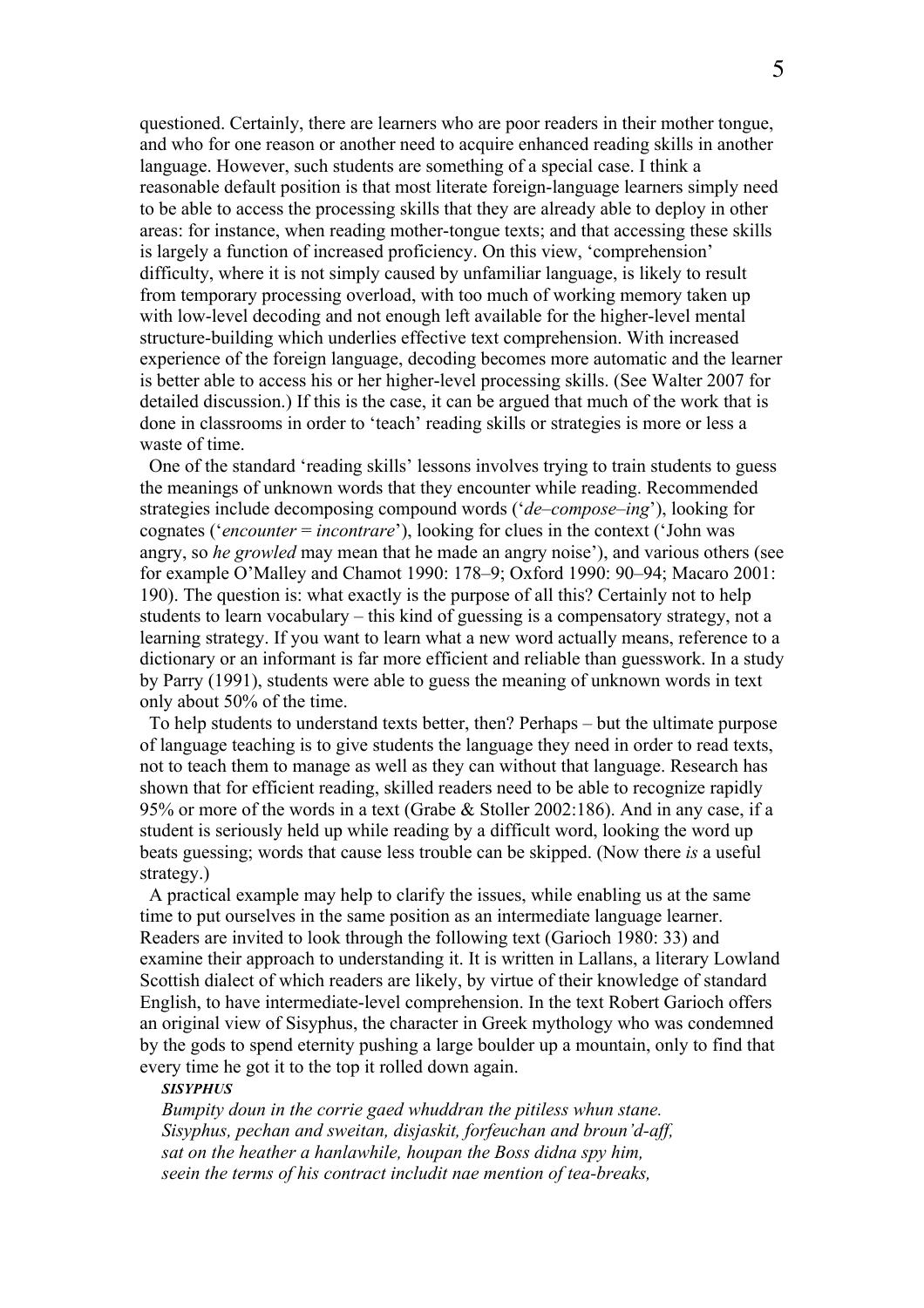*syne at the muckle big scunnersom boulder he trauchlit aince mair. Ach! hou kenspeckle it was, that he ken'd ilka spreckle and blotch on't. Heavin awa at its wecht, he manhaunnlit the bruitt up the brae-face, takkan the easiest gait he had fand in a fudder of dour years, haudan awa frae the craigs had affrichtit him maist in his youth-heid, feelin his years aa the same, he gaed cannily, tenty of slipped discs. Eftir an hour and a quarter he warslit his wey to the brae's heid, hystit his boulder richt up on the tap of the cairn – and it stude there! streikit his length on the chuckie-stanes, houpan the Boss wadna spy him, had a wee look at the scenery, feenisht a pie and a cheese-piece. Whit was he thinking about, that he just gied the boulder a wee shove? Bumpity doun in the corrie gaed whuddran the pitiless whun stane,*

*Sisyphus dodderan eftir it, shair of his cheque at the month's end.* First of all, let us consider what stands between the average reader and a complete understanding of the text. Not 'reading skills', surely? Few readers will have exclaimed, on reaching the end of the poem, 'Oh, dear! I wish I was better at skimming / predicting / inferring / …' The problem is of course vocabulary, as it generally is for intermediate language learners grappling with difficult texts. About a third of the words in *Sisyphus* do not occur in standard English. On the plus side, however, readers will have quickly spotted that many of these (about half of the difficult words) are cognates, similar to standard English words but spelt differently – for example *doun*, *stane*, *seein*. Identification of cognates is certainly a useful strategy for learners who speak the few languages that are closely related to English, and worth teaching to such of those learners (probably a minority) who do not operate the strategy automatically. Cognates are however not always easy to identify: perhaps not all readers will have spotted that *manhaunlit the bruitt* corresponds to 'manhandled the brute'. And students need of course to bear in mind that cognates are often misleading, especially as between English and Romance languages. (Even in the present example there is at least one false cognate: a *cheese-piece* is a cheese sandwich, not a piece of cheese.)

 If we discount the cognates, there are still over twenty difficult words in the poem. How far can we get towards understanding these by applying the standard 'guessing unknown words' strategies? Not very far, I think. A few words or expressions can be decomposed into parts at least one of which is familiar. *A hanlawhile* (given the context) must have something to do with 'a while'; *fricht* in *affrichtit* looks like 'fright', so the word probably means 'frightened'; *youth-head* is probably just 'youth'; *chuckie-stanes* will be some kind of stones. For the other twenty or so words, the only recourse is to look at the context and guess. If you have identified *sweitan* as 'sweating', then *pechan* perhaps means 'puffing' or 'gasping'; *disjaskit* and *forfeuchan* may also refer to uncomfortable physical or mental states. It is not that hard to deduce that *takkan the easiest gait he had fand in a fudder of dour years*  means something like 'taking the easiest route he had found in a lot (?) / long period (?) of hard (?) / sad (?) years'. And so on. However, we need to remember that this kind of speculation, even when successful, is a one-way process: our belief that *gait* means something like 'route', for instance, came from the text in the first place, so adds nothing further to our overall understanding: taking information from the text does not put additional information back into it. It would have made no difference, in fact, if the word *gait* had not been there, and the line had read 'takkan the easiest – – he had fand …'.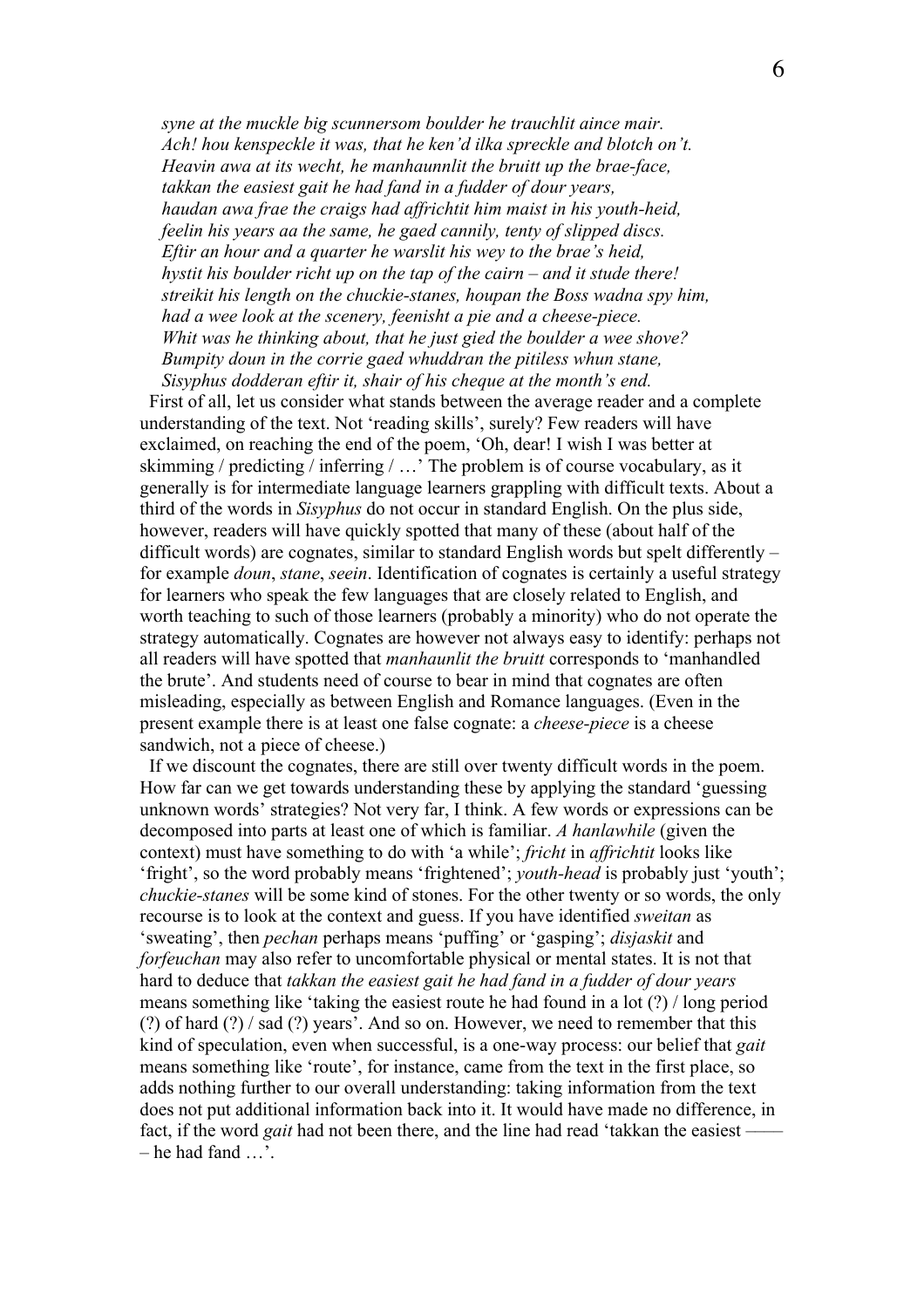Readers probably finished the exercise with a reasonable understanding of Garioch's wonderful poem. (And for those who would like to get closer to the exact meaning, there is a rough translation into standard English at the end of this paper.) But – to repeat my earlier point – I would argue that this understanding arises mainly from readers' possession of normal reading skills, rather than from any training they might have received in the kind of strategies that it is conventional to teach to foreignlanguage learners (most of whom also have normal reading skills). And the exercise should also have made it clear, if this was necessary, that strategies for 'guessing unknown words' have very limited effectiveness. It is worth asking, in fact, under what circumstances language learners really find themselves needing to understand, as well as they can, unknown words in a difficult text, without having recourse to a dictionary. Mainly, perhaps, in language examinations, and in the classroom during lessons where they are being prepared for such examinations. Is it possible, then, that the whole 'guessing unknown words' business is nothing more than a solution to an artificial and self-inflicted problem; simply another example of the way we can be forced to spend valuable teaching time training students to jump through the hoops that our examinations set up for them?

## **Classifying strategies**

Categorising and labelling are perhaps the most fundamental of all intellectual strategies: they are our basis for understanding and managing our infinitely complex world. However, category systems can take on a life of their own, with the danger that they may obscure the real nature of the phenomena that we are classifying. This can, I think, be the case in discussions of learning strategies. Taxonomies such as O'Malley and Chamot's (1990: 46) or Oxford's (1990: 14–22) are quite elaborate, distinguishing several general types of strategy – in Oxford's case 'memory', 'cognitive', 'compensation', 'metacognitive', 'affective' and 'social' – each with numerous subcategories. Oxford's categorisation in particular, with its several levels of subdivision, is somewhat daunting, and it is hard to share her belief that teachers and students can internalize and work from the scheme (1990: 24–25). There are inevitable problems of classification and overlap between categories, as Oxford herself recognizes (1990: 16–17). And it is not in fact always easy to see the rationale underlying the classifications. Oxford's 'cognitive strategies' (1990: 19), for example, fall into four oddly disparate groups: A. 'Practicing', B. 'Receiving and sending messages', C. 'Analyzing and reasoning' and D. 'Creating structure for input and output'. Group B has two subdivisions: 1. 'Getting the idea quickly', and 2. 'Using resources for receiving and sending messages'. This style of categorization seems to owe more to brainstorming than to a reasoned analysis of the processes involved.

 Macaro (2001: 24) adopts a rather different classification system involving a number of related continua (e.g. cognitive – metacognitive/social/affective; subconscious – conscious; direct – indirect). This is also quite elaborate, but Macaro in fact questions whether, for pedagogic purposes at least, it is actually important to come up with a 'definitive and clear classification'.

 It certainly seems possible that, for teachers and learners, it would be more transparent and useful to list strategies by target, rather than on the basis of mental processes which risk being ill-defined and impressionistically subcategorized. So that instead of schemes like 'cognitive strategies' > 'practicing' > 'recognizing and using formulas and patterns' (Oxford 1990: 44), with the subsequent problem of relating these procedures to specific aspects of learning or skills use, one's strategy inventory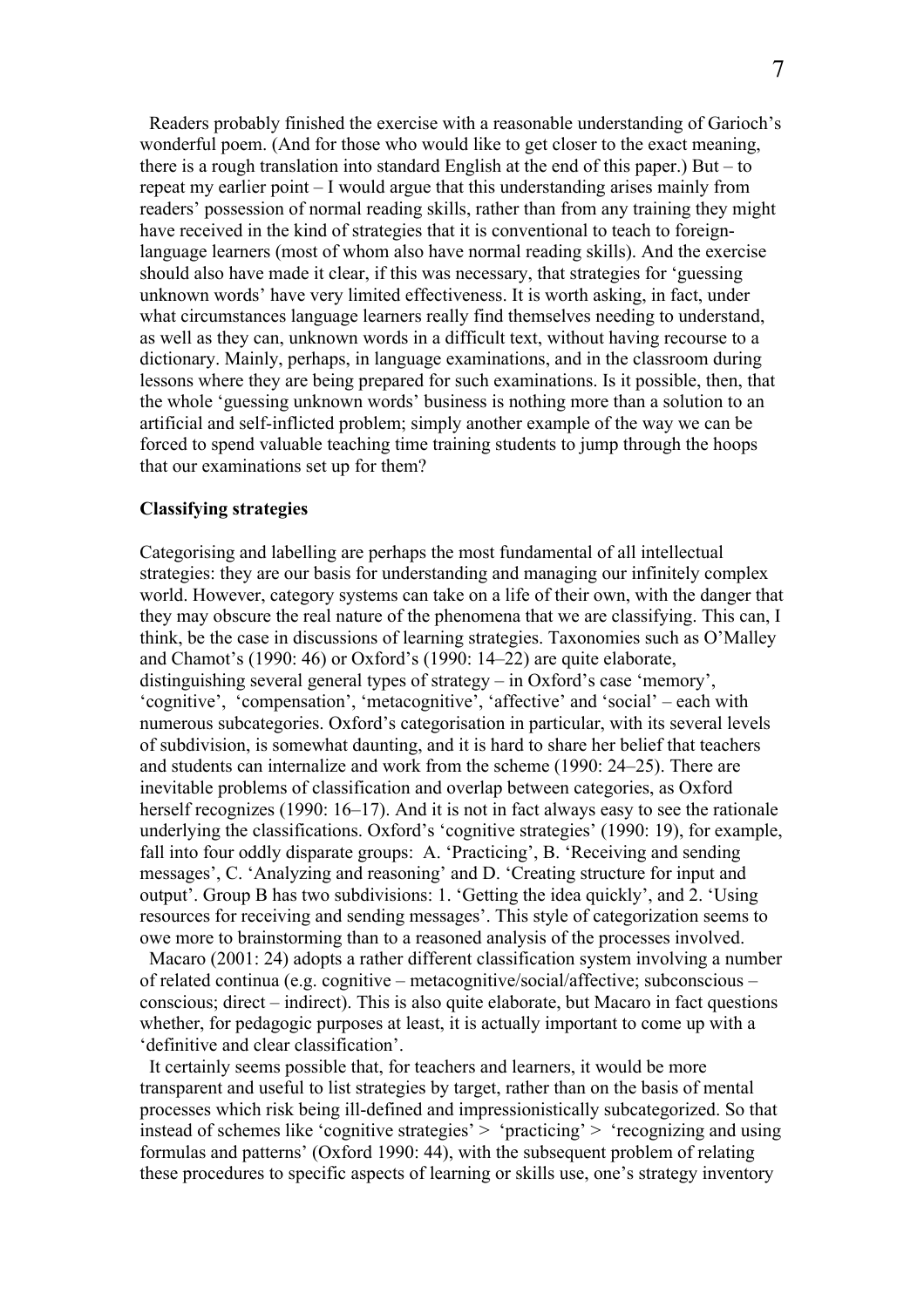might simply read: 'ways of memorising vocabulary', 'ways of internalising difficult grammar rules', 'ways of becoming better at perceiving weak forms or vowel contrasts', 'ways of getting information from dictionaries', and so on. Such an approach, by pinning discussion down to specifics, might also put a brake on the enormous proliferation of strategies that is a disturbing feature of some of the literature.

### **Conclusion: the value and limitations of strategy training**

Despite the generally critical tone of this paper, and the concerns raised by many scholars and well summarized by Macaro (2006), I do not of course wish to question the value of a judicious concern with well-defined learning strategies. Sensitizing students to the role of strategies and giving them training in their use is obviously a constructive thing to do, provided such strategies are genuinely teachable, clearly targeted and plausibly effective. In particular, training in the 'metacognitive strategies' that can help students to organize and assess their learning is widely recognized as contributing to success in all fields of study. And while recent work may not have added as much to the traditional strategy inventory as some writers might suggest, it is certainly helpful for language teachers to be provided with accessible accounts of the different ways in which their students can be helped (or can help themselves) to learn. To the extent that research provides reliable information about the effectiveness or otherwise of specific strategy use and training, this too is valuable.

 Valuable approaches to language teaching can, however, be counter-productive if taken to extremes. This has happened often enough in the history of our discipline – one thinks of structure drilling and the language lab, the banning of the mother tongue, the exclusive use of functional/notional syllabuses, the insistence that all student activity be 'communicative', or the rush to bring corpora into the classroom. Strategy training, too, can cause trouble if it is given too much importance. Encouraging students to try out a limited range of well-focused approaches to specific learning problems is one thing; swamping them with multifarious and complex inventories of ill-defined strategies is quite another. And given the current vogue for self-directed learning, and the evangelistic tone of some of the writing in the field, there is a further danger that training in strategy use may be seen by inexperienced teachers as a replacement for traditional teacher-directed learning. Nobody would dispute the value, up to a point, of learner independence. But learners are not necessarily themselves the best judges of what learning strategies are appropriate for them. We have all known students who believed the key to success in language learning was simply to learn grammar rules by heart. I was at school with a boy who was convinced that he could pass a Latin exam solely by memorising the contents of a dictionary. Learner independence needs to be guided. And of course teaching strategies does not remove the need to teach language. It is of limited value, for instance, to train students to handle aural comprehension difficulties by deploying broad-spectrum 'listening skills' (scanning, asking for repetition or whatever), if they are not also trained to overcome the specific phonological problems, such as difficulty in perceiving weak forms, vowel contrasts or complex consonant clusters, which cause the aural comprehension difficulties in the first place. Macaro (2001: 146) reports the case of an English girl (whose use of writing strategies he was investigating) who, in her fourth year of French studies, did not know the French equivalent of *he had*. Whatever the quality of the student's writing strategies, these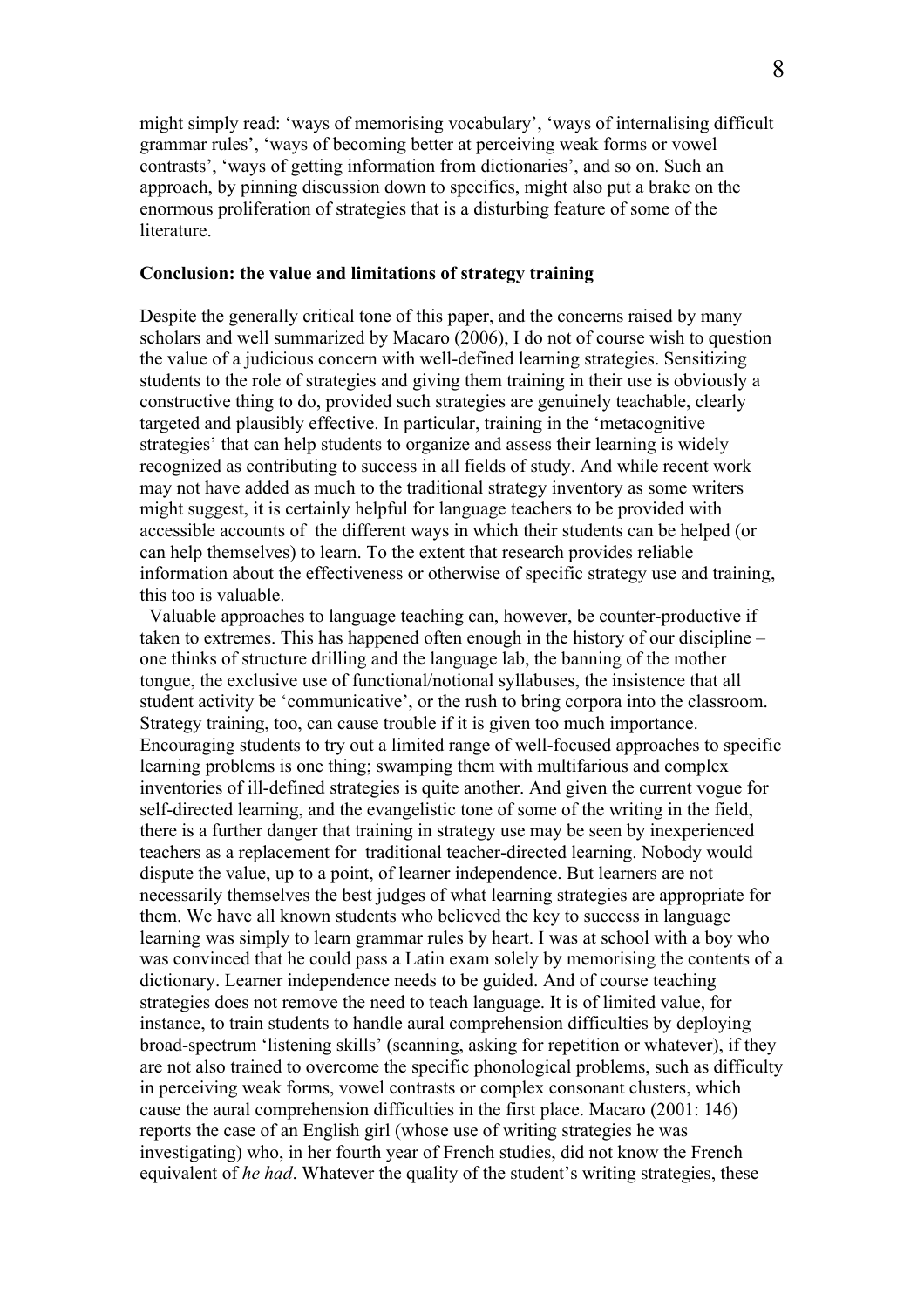seem less immediately relevant to her situation than her disturbing failure to learn the basic French verb forms. Well-designed strategy training is undoubtedly very valuable in its place, but it is simply one of the many resources available to language teachers. It must not be allowed to fill the horizon.